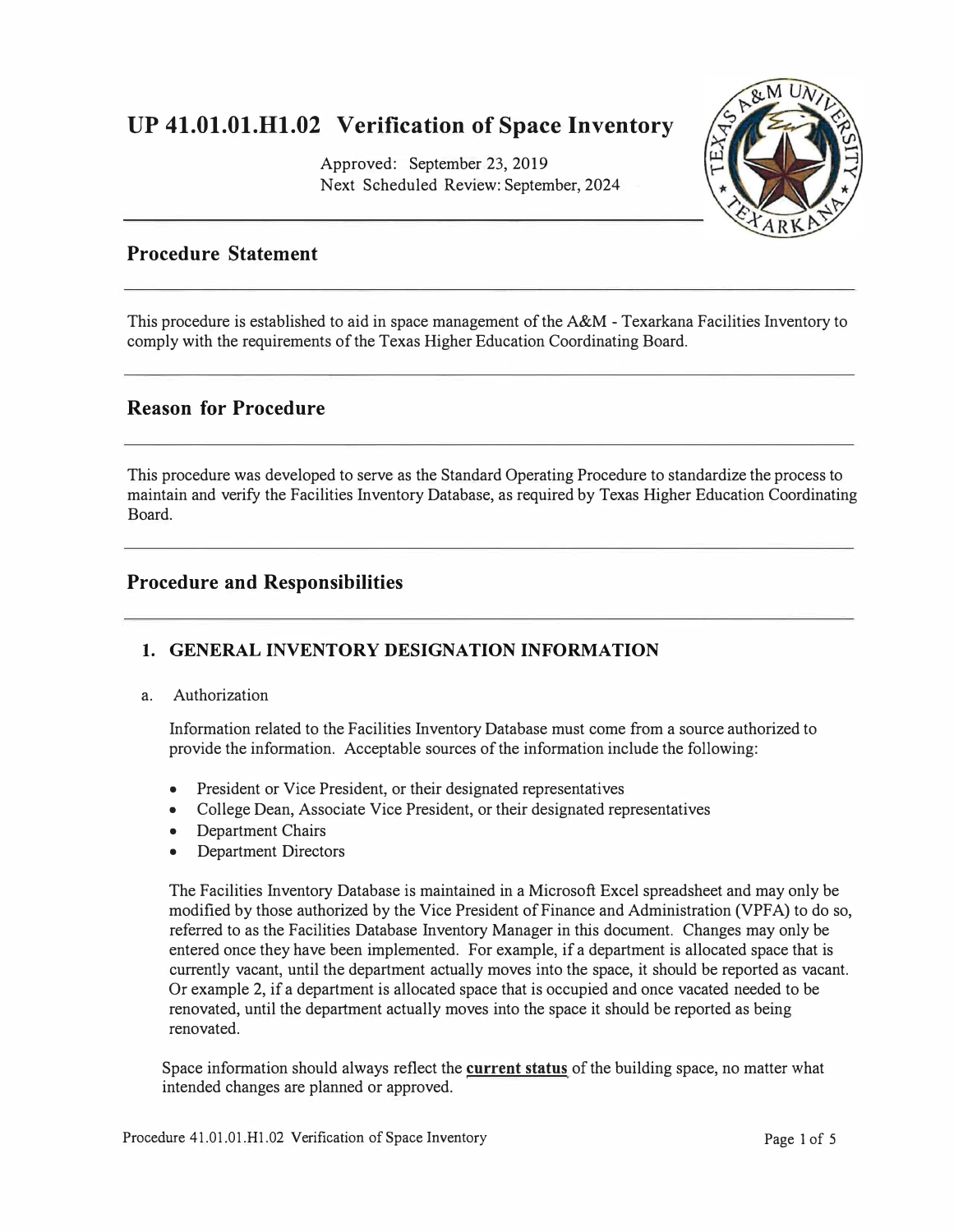b. Room Utilization - Space Use Code

The Texas Higher Education Coordinating Board (THECB) classification guide requires rooms to be coded according to majority use. A&M - Texarkana can only report a single space use code to the THECB. A&M - Texarkana will use the space code applicable for the use for the majority of the time it is in use.

Room type and usage will not be changed without the VPFA approval.

Instruction should only be offered in rooms with room usage indicated for a classroom or class-lab code. Scheduled instruction should not take place in administrative spaces such as offices or conference rooms.

Teaching space used for instruction with no special equipment that would preclude general instruction will be coded  $110 - \text{Classification}$ .

Teaching space used for instruction with special equipment that would preclude general instruction will be coded 210 - Class-Lab. A similar room but not used for instruction will be coded as 220= Special Class Lab, 250 - Non-Class Lab (Research), or other appropriate code type, see Appendix.

With the exception of general classrooms, teaching spaces with specialized equipment and dedicated to a particular course of study and administrative spaces/offices with assigned occupants must be identified by a CIP Code ( department/program).

c. Capacity

The capacity of any room designated as a classroom, class lab, assembly room, meeting room and conference room must be recorded. Capacity for other types of space is not documented. Capacity is NOT the same as occupancy limit; see definitions.

Seating capacity for classrooms and class labs is determined as defined. This information is provided to the Office of the Registrar. The capacity will accommodate all students registered in the largest class using the space. Class sizes will vary, so for any one classroom, the number of students seated in the class will vary but shall never exceed the seating capacity.

d. Room Type - Primary Function Category Code

Because room type classifications are sometimes not clear, the Facilities Inventory Database Manager will make the determination of the use of space and provide written rationale including the methodology used to support the assignment when necessary.

#### **2. FACILITIES INVENTORY AUDIT**

a. General Inventory Requirements

[Texas Education Code, Atticle 61.0583](https://statutes.capitol.texas.gov/Docs/ED/htm/ED.61.htm) requires the THECB to periodically audit A&M-Texarkana for its room inventory accuracy.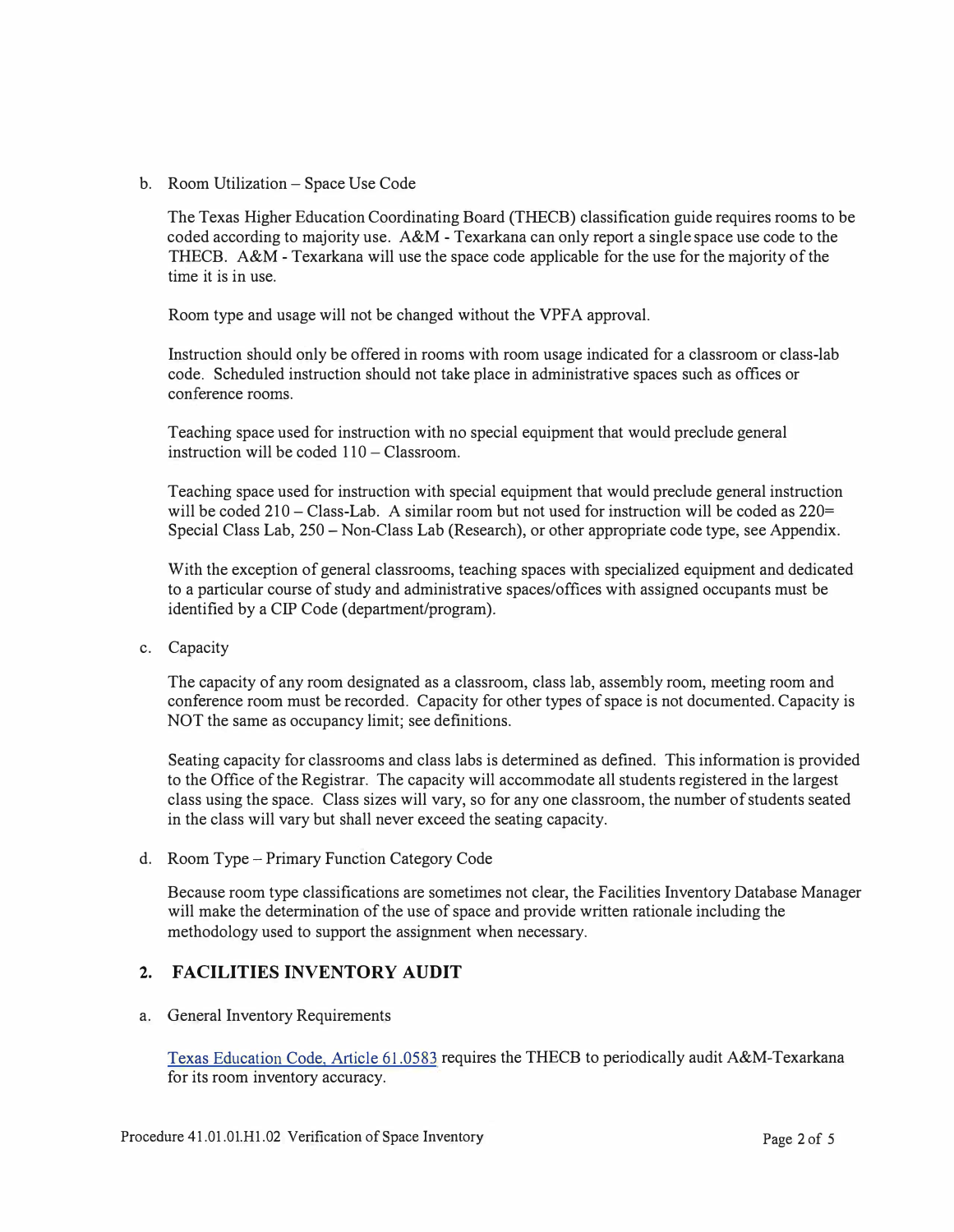Guidelines issued by the THECB indicate that space assignment changes should be documented within 30 days of any change. The Facilities Inventory Database manager must be notified by departments or offices of changes to room assignments immediately.

An email reminder will be sent on an semi-annual basis to remind departmental chairs and departmental space managers about this requirement.

The Facilities Inventory Database manager will submit updates to the THECB on an on-going basis as changes to the inventory are identified. The THECB closes the database each year in November for the room inventory provided to date and opens a new database for the next year. This allows the THECB a snapshot of the space status for the prior year to capture the fall space utilization.

b. Annual Inventory Confirmation

Desk-review and confirmation surveys will be conducted with departmental chairs or delegated departmental space managers to verify accuracy of room inventory data and to capture changes implemented in the last year that were not previously identified. The entire inventory will be confirmed through these audits and surveys. These surveys will be conducted between August and October each year.

All rooms in all buildings will be reviewed. These surveys will not be exhaustive nor will the serve to confirm accuracy of all data, but instead only catch glaring discrepancies. Each room will be verified for use and occupant (by function as well as individual, when applicable). Seating capacity will be verified when required by Space Use Code. Actual measurements will not be taken, but any room that appears to be significantly in error will be noted, to be verified at a later time.

c. Semi-Annual Internal Facilities Space Audits

At a minimum, physical internal facilities space audits will be conducted semi-annually. The goal is to determine compliance following the same "Compliance Criteria Rubric" employed during THECB audits.

Department heads / department space managers will be notified ahead of time to the date, time and purpose of the audit and offered the opportunity to designate someone to accompany the inspectors. Areas that require special escort will be identified and arrangements made. The utilization schedule will be reviewed to eliminate interruption to activities and instruction.

A minimum sample of 10% of the E&G inventoried spaces and a minimum sample of 10% of the non-E&G inventoried spaces will be randomly selected from the Facilities Inventory Database and fully evaluated on the same criteria as used in the THECB audit rubric. The goal is to find less than 15% deviation in the sample rooms. Each room will be verified for use and occupant (by CIP as well as individual, when applicable). Seating capacity will be verified when required by room utilization. Actual measurements will not be taken, but any room that appears to be significantly in error will be noted, to be verified at a later time.

The inspection team will open each room, verifying the room number matches the Facilities Inventory Database. Doors that are shut will be knocked on to alert occupants. Doors that are locked will be opened with a master key. Where door keying is special, other arrangements will be made to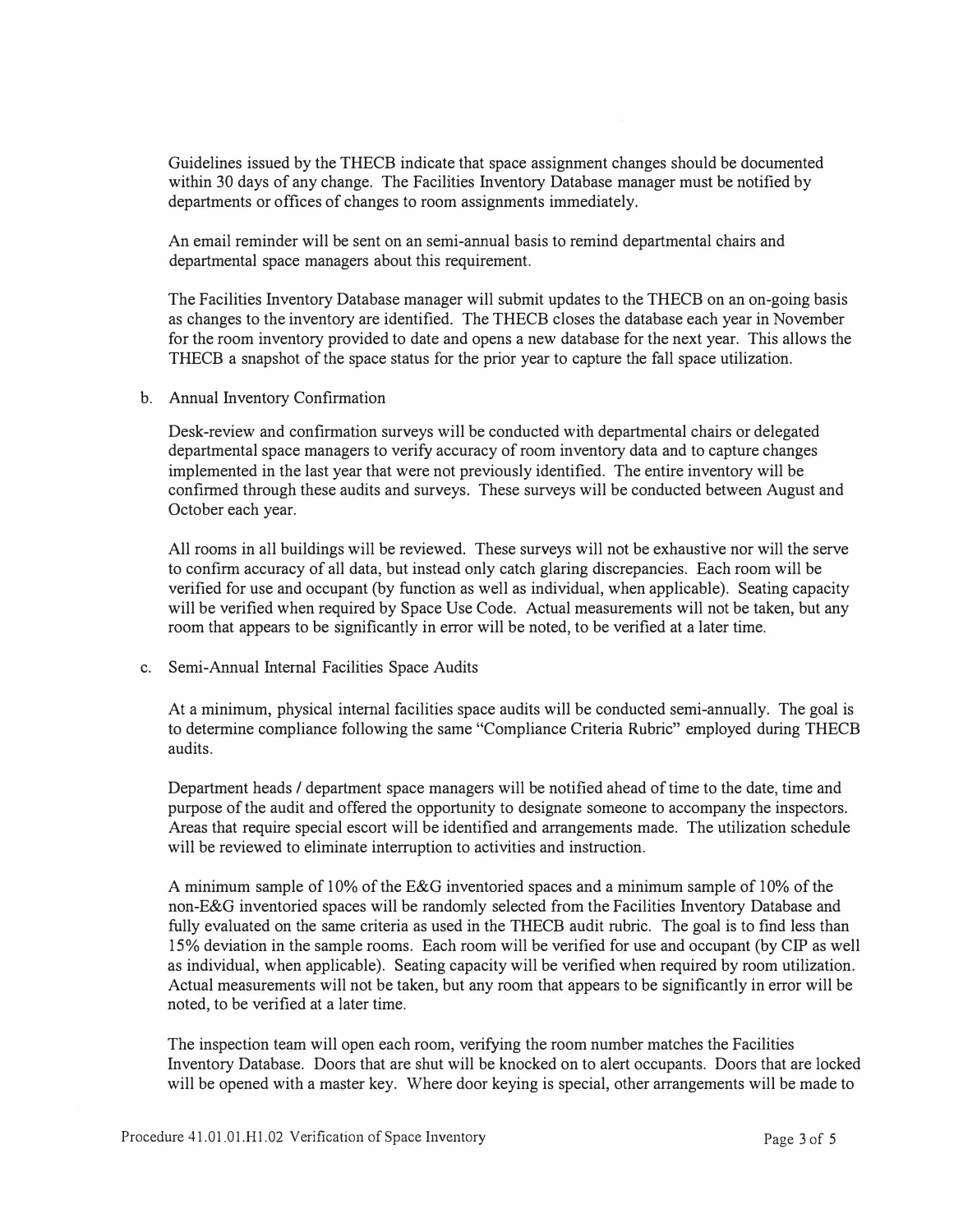enter the room. The inspectors will ensure that lighting and door position/locking is returned to the position they were prior to entering.

#### d. THECB Audit

The THECB is required to periodically verify the Facilities Inventory Database with an onsite visit. Information necessary to demonstrate compliance includes:

- Room number installed matches information in database and floor plans
- Room size physically matches information in the database and floor plans
- Room use observed matches information in the database
- Inventory control systems are formalized, efficient, effective and enforced
- Reporting mechanism are in place
- Renovations and changes are reflected in a timely and accurate manner

Actions will be taken to ensure compliance with the facilities inventory audit in preparation for the audit as well as corrective actions for any findings from the audit

#### **3. REPORTING AND RECORDS**

A report summarizing the Semi-Annual Internal Facilities Space Audits will be prepared by the Facilities Inventories Database Manager for the VPFA.

All reviews and audit records will be used to update the formal Facilities Inventory. The Facilities Inventory will be the formal record.

### **Related Statutes, Policies, or Requirements**

[System Regulation 41.01 .01](http://policies.tamus.edu/41-01-01.pdf) *Real Propertv* 

[Reporting and Procedures Manual for Texas Public Universities](http://www.thecb.state.tx.us/reports/PDF/12667.PDF) 

[Appendices to the Reporting and Procedures Manuals for Texas Universities](http://www.thecb.state.tx.us/reports/PDF/11538.PDF) 

[Peer Review Team Facilities Audit Protocol](http://www.thecb.state.tx.us/reports/PDF/6564.PDF) 

[Texas Education Code, Article 61.0583](https://statutes.capitol.texas.gov/Docs/ED/htm/ED.61.htm)

#### **Appendices**

[Semi-Annual Room Review Worksheet](https://tamut.edu/about/administration/about/rules/Semi-Annual_Room_Review_Worksheet.pdf) (DOWNLOAD) [Annual Space Inventory Confirmation Form](https://tamut.edu/about/administration/about/rules/Annual_Space_Inventory_Confirmation_Form.xlsx)